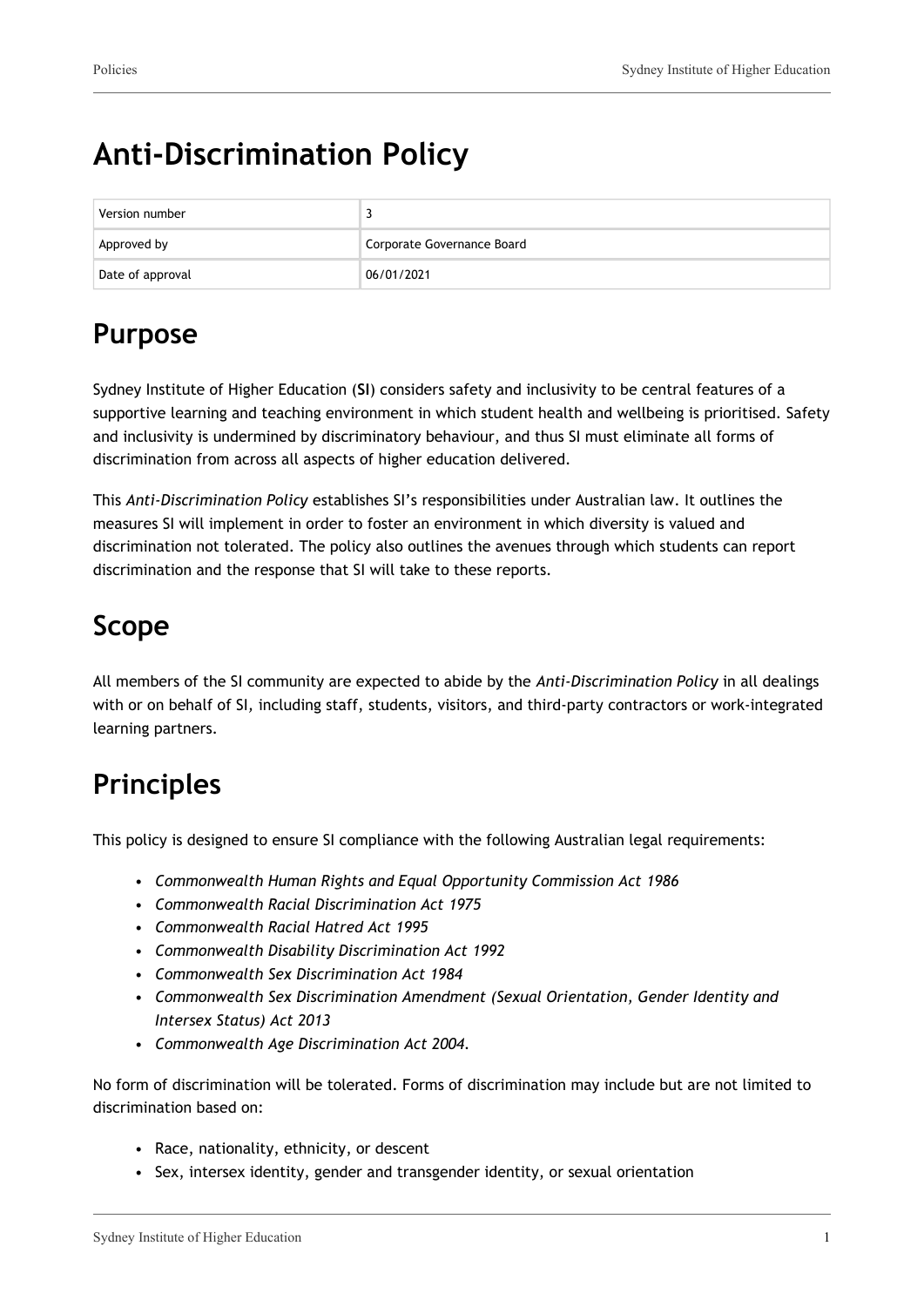- Marital status, breastfeeding and pregnancy, parent or caretaker status
- Religious or political beliefs
- Employment or industrial activities
- Age or physical traits
- Irrelevant criminal activity
- Disability or medical or mental health issues
- Association with individuals with the attributes listed.

SI values diversity and will ensure to the best of its ability that all students are treated fairly and equally during their time at SI.

All students have the right to learn in a safe environment free from harassment or discrimination.

All members of the SI community are expected to uphold these values and principles in all activities undertaken at or associated with SI. Discriminatory behaviour will not be tolerated and may warrant disciplinary action as outlined in this policy. In serious cases, it may be referred to the police.

SI acknowledges that discrimination can occur in myriad ways, and seeks to eliminate discrimination in all forms, with a focus on the following:

- Any behaviour that contravenes the legislation listed above
- Actions that generate a negative or threatening environment for any members of the SI community
- Actions that may negatively affect the progress and performance of any members of the SI community
- Bias against applicants in hiring, promotion, and admissions processes that obstruct the principle of managing staff and admitting students based on merit.

### **Procedures**

#### *Prevention*

SI will focus on three key aspects in order to promote an inclusive and respectful culture in which it is known that disrespect and discrimination will not be tolerated:

- Embedding inclusivity and respect for diversity into all operations at SI, including learning and teaching activities, workforce planning, and admissions processes
- Establishing clear codes of behaviour to ensure that all members of the SI community understand the behaviour expected of them
- Establishing a transparent system for handling instances of discrimination and ensuring that members of the SI community are aware of it.

Specifically, SI will implement the measures below.

#### *General practices*

SI will ensure that: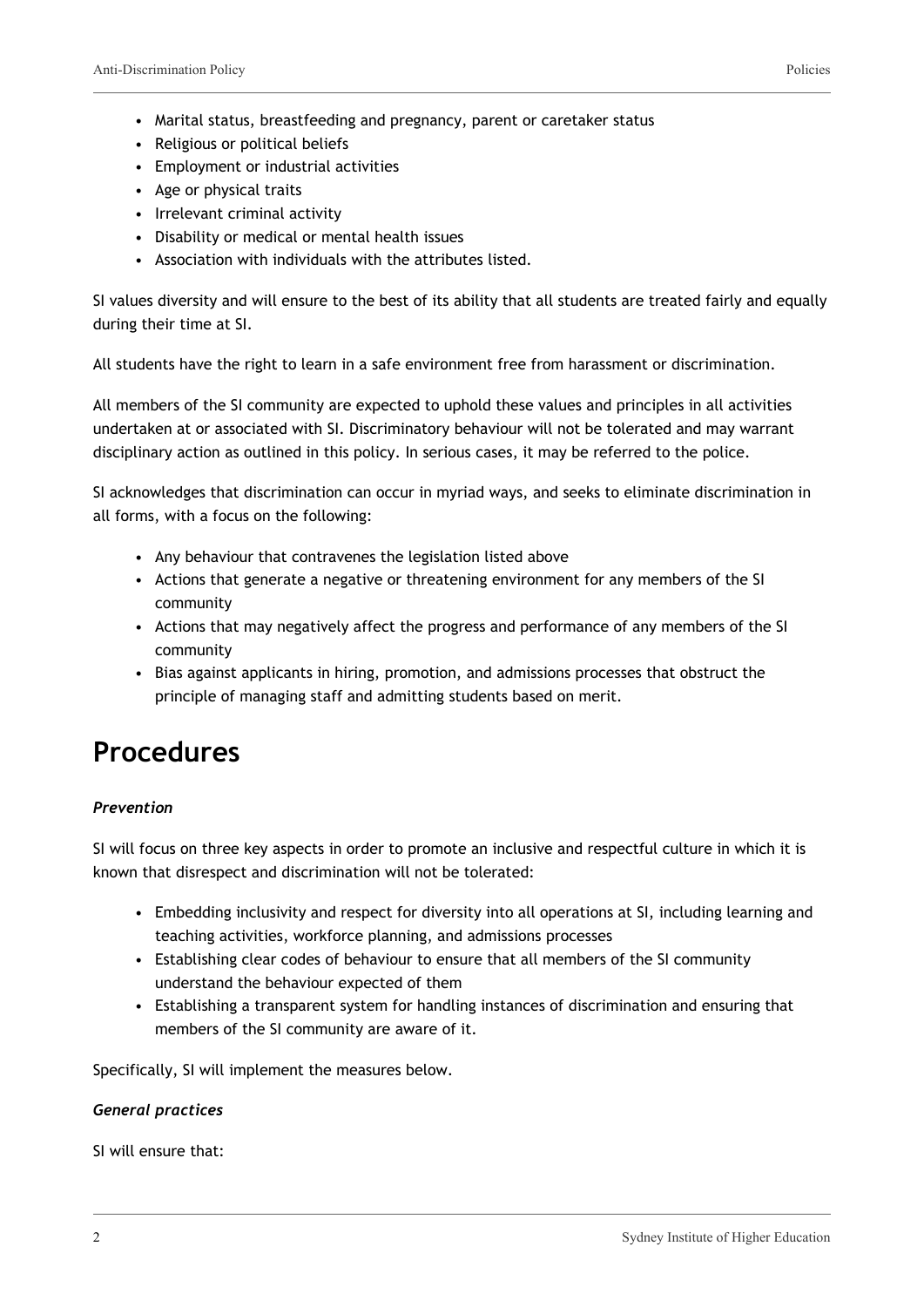- All SI policies and procedures align with all Australian anti-discrimination laws and regulations.
- All students have access to the complaints and appeals mechanism as outlined in the *Student Complaints and Appeals Policy.*
- All anti-discrimination measures are audited periodically to ensure effectiveness and compliance and identify areas for improvement.

#### *Informed students and staff*

SI will ensure that:

- Clear information regarding access to SI support services and assistance in resolution of grievances is readily available to students at all times, including prior to acceptance of an offer of enrolment.
- The *Anti-Discrimination Policy* and all other policies relating to equity and diversity are available to all students and staff, and students and staff are informed of how to access these.
- Students are provided with timely, accurate information about personal support services that will be available to them during their study, including legal advice and advocacy.
- Students are provided with a copy of the *Student Code of Conduct* on enrolment, and orientation sessions cover behaviour expected of students.
- All information is accessible to all students, including those with specific accessibility requirements.

#### *Learning, teaching and support*

SI will ensure that:

- Program content is tailored where appropriate to the diversity of the student cohort, specifically where that diversity concerns gender, race/ethnicity, and sexual orientation.
- Cross-cultural content is utilised wherever possible.
- Projects and research involving cross-cultural activities are incorporated wherever possible and appropriate in the program learning materials.
- Student support services are adequately equipped to meet the diversity of each specific cohort.
- SI promotes participation by Aboriginal and Torres Strait Islander peoples and remains sensitive to Aboriginal and Torres Strait Islander knowledge and cultures.
- Specific attention is given to Aboriginal and Torres Strait Islander peoples in the areas of recruitment, admission, participation in, and completion of study.

#### *Workforce*

SI will ensure that:

- An inclusive and equitable hiring processes and workplace culture is developed, including initiatives where appropriate that will assist those members of the workforce from non-English speaking backgrounds, those who identify as having Aboriginal and Torres Strait Islander backgrounds.
- Staff professional development activities raise awareness and teach strategies to manage unconscious bias and discrimination.
- Staff professional development activities train staff to be sensitive to discrimination issues and to be open to constructive feedback on their own behaviour.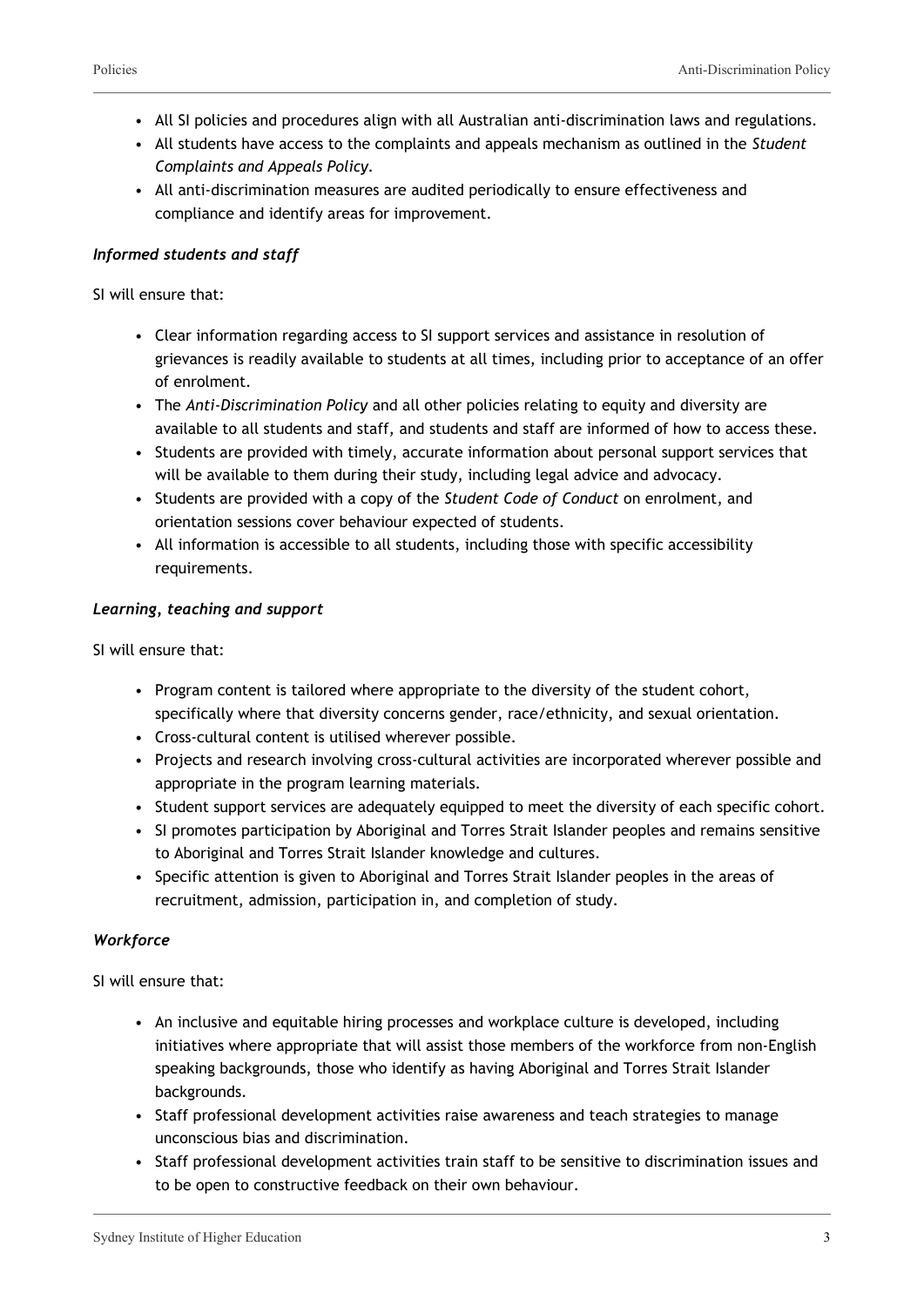• Work arrangements are agreeable with the different backgrounds of SI's staff, including flexible arrangements such as time off for religious practices, paid parental leave, and paid domestic violence leave.

#### *Reporting discrimination*

Any individual is encouraged to report harassment or discrimination that they are targeted by or observe. They should include as much detail as possible in the report.

Student support staff, in particular, the Student Counselling and Wellbeing Officer, are available to provide support and advice at any point in the process.

#### *Formal complaint process*

Students should submit formal complaints to SI's student services either in person or through email, and staff should submit formal complaints to their managers.

For information regarding the formal complaint process, please refer to the *Student Complaints and Appeals Policy*.

The respondent will be notified that there has been a formal discrimination complaint lodged against them. Matters will be investigated and determined in accordance with the *Student Complaints and Appeals Policy*

#### *Disciplinary Measures*

Staff and students found to have committed some form of discrimination may be subjected to disciplinary measures such as:

- Written warning.
- Probationary period.
- Suspension.
- Expulsion.
- Termination of contract.

#### *Appeals*

If either the complainant or respondent is unsatisfied with the decision reached by the committee, they are each entitled to appeal. For information regarding the formal appeal process, please refer to the *Student Complaints and Appeals Policy*. If either party is unsatisfied with the verdict, they may choose to take external action. For further information regarding this procedure, refer to the *Student Complaints and Appeals Policy*.

## **Policy Implementation and Monitoring**

The *Corporate Governance Board* delegates responsibility for the day-to-day implementation of this policy to the Dean.

The *Corporate Governance Board* will actively monitor reports and seeks advice from relevant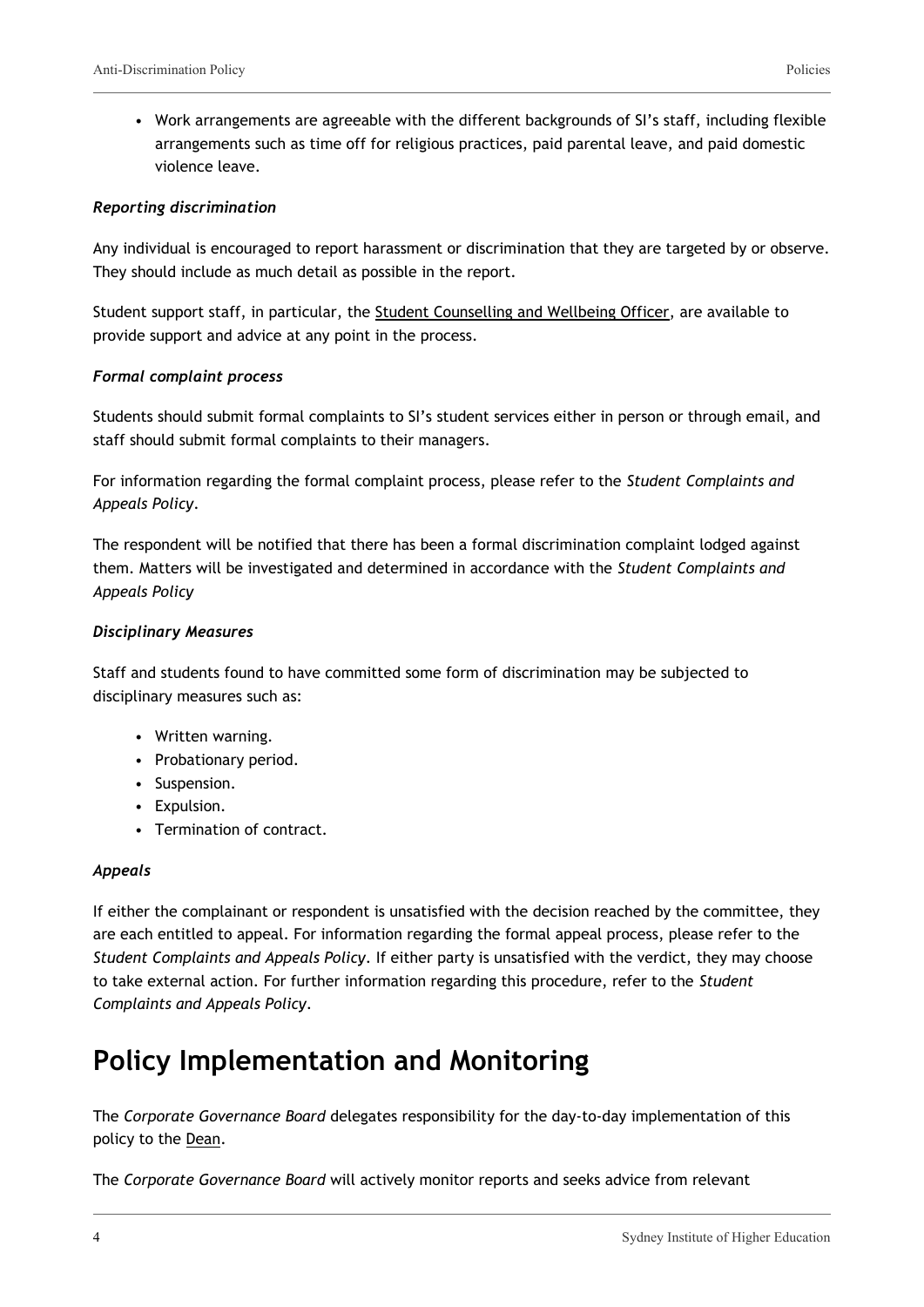committees and staff members, in accordance with the *Compliance Calendar*.

Additionally, the *Corporate Governance Board* will review all relevant student complaint and appeal reports, concerns raised by staff members, and instances of student or staff misconduct on an ongoing basis.

Based on these monitoring activities, the *Corporate Governance Board* must ensure that findings are taken into account in planning, quality assurance and improvement processes, directing action to correct processes or policies that are producing sub-optimal outcomes.

## **Definitions**

**Academic Board:** the SI governing body responsible for academic oversight, including SI learning and teaching environment and practices, program development and approval, workforce planning, research and scholarship, and academic policies and procedures. The *Academic Board* advises the *Corporate Governance Board* on academic matters.

**Corporate Governance Board:** The SI governing body responsible for the oversight of all SI operations, including the direction-setting, quality assurance, monitoring, and improvement of academic and nonacademic operations. It delegates responsibility for academic matters to the *Academic Board*.

**Discrimination:** Unjust or negative treatment of an individual or group on the basis of their inherent differences, such as race, sexual orientation, gender identity, or religion.

**SI Community:** Consists of staff, students and other stakeholders of SI.

## **Review Schedule**

This policy will be reviewed by the *Corporate Governance Board* every three years.

| <b>Version History</b> |                            |                |                                |                   |  |  |
|------------------------|----------------------------|----------------|--------------------------------|-------------------|--|--|
| Version number:        | Approved by:               | Approval date: | Revision notes:                | Next review date: |  |  |
|                        | Corporate Governance Board | 4/09/2017      | Adopted                        |                   |  |  |
| 2                      | Corporate Governance Board | 16/10/2017     | Updated                        | 16/10/2020        |  |  |
|                        | Corporate Governance Board | 06/01/2021     | No change.<br>Periodic Review. | 06/01/2024        |  |  |

| Related Documents |                                 |  |  |  |
|-------------------|---------------------------------|--|--|--|
| ☞                 | Anti-Discrimination Policy      |  |  |  |
| $\bullet$         | Compliance Framework Policy     |  |  |  |
| ☞                 | Information For Students Policy |  |  |  |